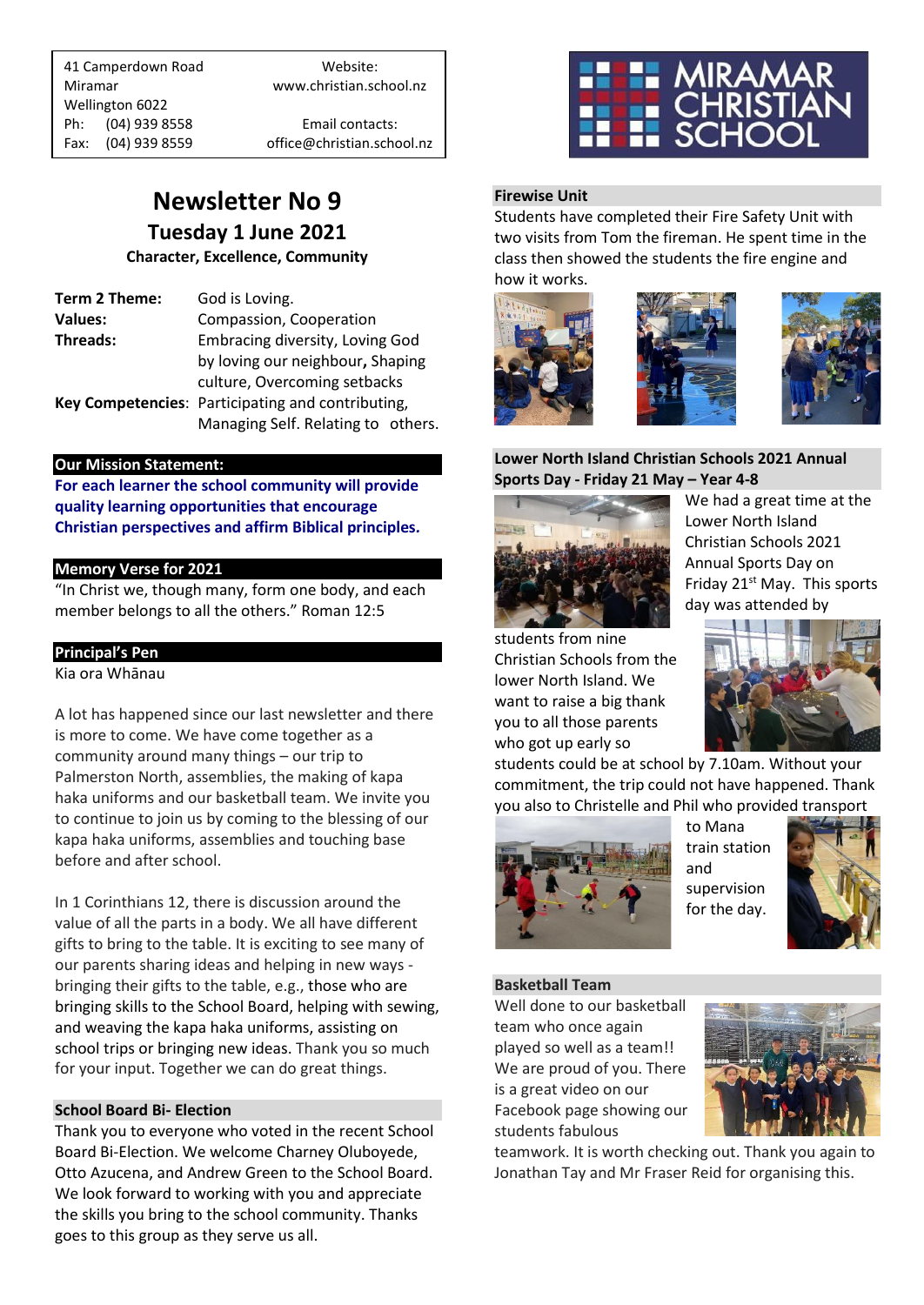## **Kapa Haka Uniform Blessing – Mon 14 June 2pm**



Please mark this date and event in your diary. On Monday 14 June at 2pm we will be having a blessing for our kapa haka uniforms. We would love you all to be here to celebrate reaching this milestone and to highlight the value of our uniforms.

Whanau and friends have created these very special uniforms with much mahi with aroha.

In the meantime, there is still a little more work to go, ties need to be hand sewed to the boys' belts. If you are keen to join in this mahi please let me know. It is wonderful having so many people who are so helpful.

#### **Prayer points: -**

#### **Thank God:**

- For a fabulous trip to Palmerston North.
- For the fantastic work of whanau and friends on our kapa haka uniforms.
- For those who have gone before us and established our school.
- For all the good things God has planned for us.

#### **Please pray:**

- For a new wave of students in Term 2.
- That Miramar Christian School would be a blessing to the community.
- For a volunteer to complete grant applications on behalf of Miramar Christian School.
- That 2021 would be a year marked with joy in the Miramar Christian Community.
- For God's direction, wisdom, anointing and protection on the work of our staff (teachers, teachers' aides, principal, and office manager), families and students.

#### **Prayer Students**

• For our prayer students and their families: - **Week 5:** Hazel, Sophie, Davey, Aisha-Jadah **Week 6:** Makayla, Nova, Adoma, Divya

I thank you for your on-going support. If we can help you with questions or concerns relating to your child's education, please see your child's class teacher or contact me (Kaye Gillies) on 021 293 5390. If you need privacy and/or a longer conversation, please book a time to talk with your classroom teacher or myself. We are here for you.

> Shalom and Ngā Mihi **Kaye Gillies Principal**

# **SCHOOL DIARY**

| <b>Every Mon</b>      | <b>Assembly 2:30</b>                   |
|-----------------------|----------------------------------------|
| <b>Every Wed</b>      | <b>Subway ordered lunch (optional)</b> |
| <b>Every Tues/Fri</b> | <b>Wheels Day / Wear PE Uniform</b>    |
| <b>Every Thurs</b>    | Technology (Yrs 7-8) 8.50 pick up      |
| <b>Every Fri</b>      | <b>Wheels Day / Wear PE Uniform</b>    |
|                       | Music Lessons, 8:30am-10:45am          |
| <b>Every Sun</b>      | 10am Gateway Baptist - all welcome     |
| <b>JUNE</b>           |                                        |
| Tues 1 Jun            | ASB p.m.                               |
| Thurs 3 Jun           | 8:50am Technology Bus (Y7/8)           |
| Thurs 3 Jun           | Kapa Haka p.m.                         |
| Mon 7 Jun             | No School - Queens Birthday            |
|                       | Weekend                                |
| Tues 8 Jun            | ASB p.m.                               |
| Wed 9 Jun             | Piano Lessons (instead of Fri 11 Jun)  |
| Thurs 10 Jun          | 8:50am Technology Bus (Y7/8)           |
| Thurs 10 Jun          | Kapa Haka p.m.                         |
| Fri 11 Jun            | Y4-8 Miramar Library Visit 11:30am     |
| Mon 14 Jun            | Kapa Haka Uniforms Blessing 2pm        |
| Tues 15 Jun           | ASB p.m.                               |
| Wed 16 Jun            | Culture Booth Display @ MCS            |
| Fri 25 Jun            | Kapa Haka Concert @ ASB a.m.           |





**NO Power House Kids Club THIS FRIDAY** Please note Ben is away this Friday 4 June 2021 (Queen's Birthday Weekend) so there will be NO KIDS CLUB at Gateway Church. The next Power House Kids Club will be held on Friday 11 June 2021.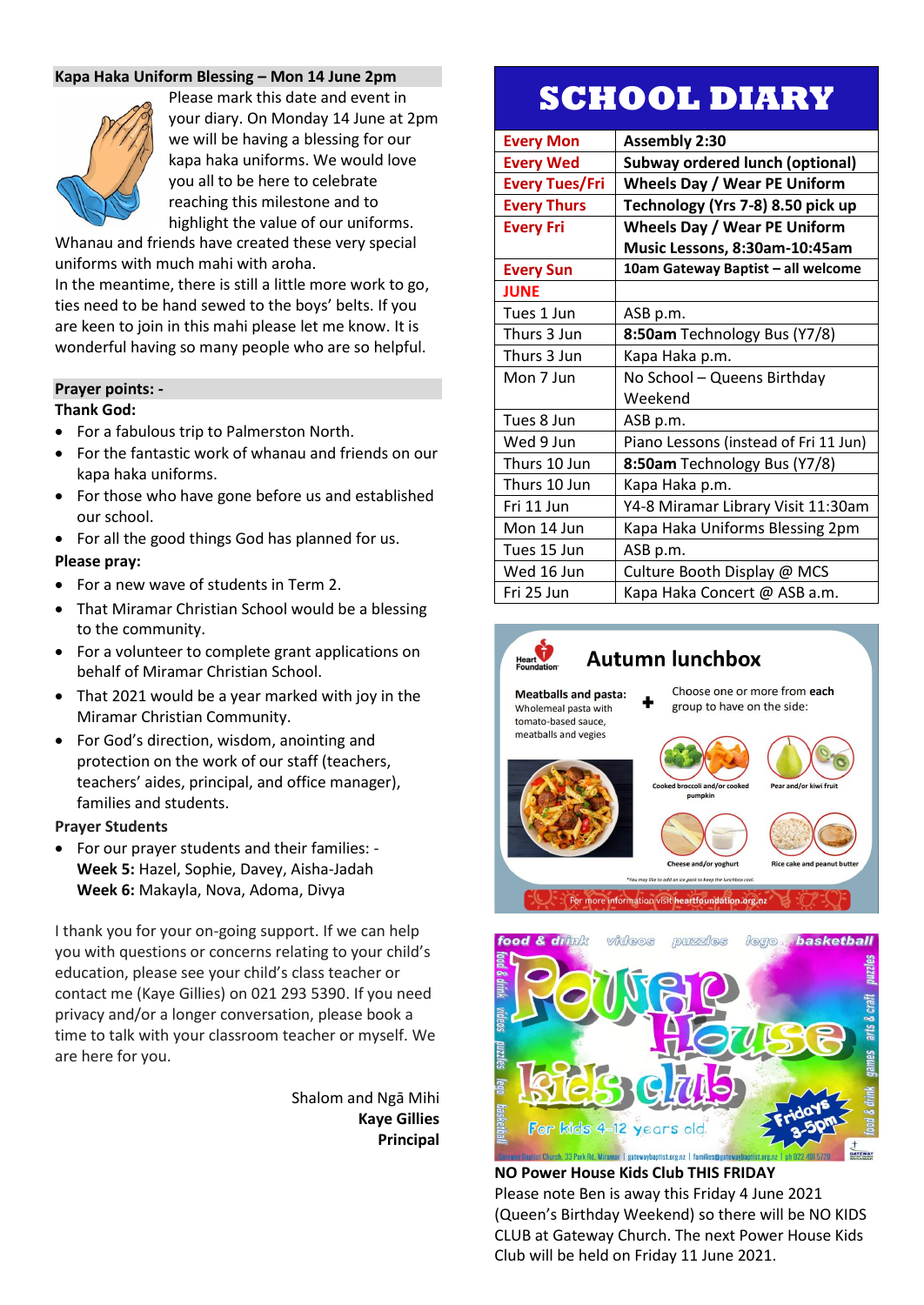

# **FREE PARENTING HELPLINE**

aggression · jealousy · sibling rivalry social difficulties • lying • parenting alone separation anxiety • early puberty

#### ... and anything else you're struggling with



NO ISSUE IS TOO BIG OR TOO SMALL HELPLINE | COUNSELLING | WORKSHOPS 0800 568 856



# **Fortnite, Fades and Kicks event at the National Library of New Zealand**

At the National Library we are curious to explore how gaming is and can be a positive influence in the lives of young New Zealanders. We also want young people who may not visit libraries to come and see that the National Library is a place that is relevant, accessible, and helpful to them.

Come socialise with other gamers and meet one of the top gamers in New Zealand – Jahlyn Evernden. Get a free haircut from the team at *Who's Next Barbershop* and learn about the world of a sneakerhead with Sean Aickin and see some of his impressive collection. **When: Saturday, 19 June from 10am to 2pm Where: Lower Ground floor, National Library (entrance from Aitken Street) Cost: FREE!**

#### **Capital Trout Centre Open Day Sunday 30 May 2021**

Children must have a licence to fish for trout and free licences/tickets are available from Saturday 15th May 2021 at the following stores.:

## **Capital Fishing, 49 Ghuznee Street (off Cuba Mall)**

The Centre is located behind the WCC Administration buildings on the way to the Wellington City Council Southern Landfill, on Landfill Road, Happy Valley, Wellington and is open to the public on specific days. Children do not have to bring any gear as Club members will assist children to catch a trout on fly fishing tackle.

As the Centre is manned and maintained by volunteers, we rely on donations to cover our expenses of purchasing the fish from the hatcheries, fish food and general maintenance.

Your donations will be appreciated. Contact: Strato 387 7878(wk), 386 3740(hm) **Email:** [strato.cotsilinis@gmail.com](mailto:strato.cotsilinis@gmail.com)

# **You can make** a difference in one child's life

We have children and young people who need a safe, stable and nurturing home away from home.

If you're interested in welcoming a child into your family, either on a short or long term basis, give us a call to find out more about Shared Care or Foster Care with CCS Disability Action.



Put yourself in the picture. Contact us today.



MÕ NGÃ TĂNGATA KATO



# SCHOOL HOLIDAY PROGRAMMES

Lots of fun, modern 'cool' songs and activities with inspiring teachers. Build confidence, explore music and lift your level. Ideal for singers, guitarists and pianists.

WWW.THEROCKACADEMY.CO.NZ